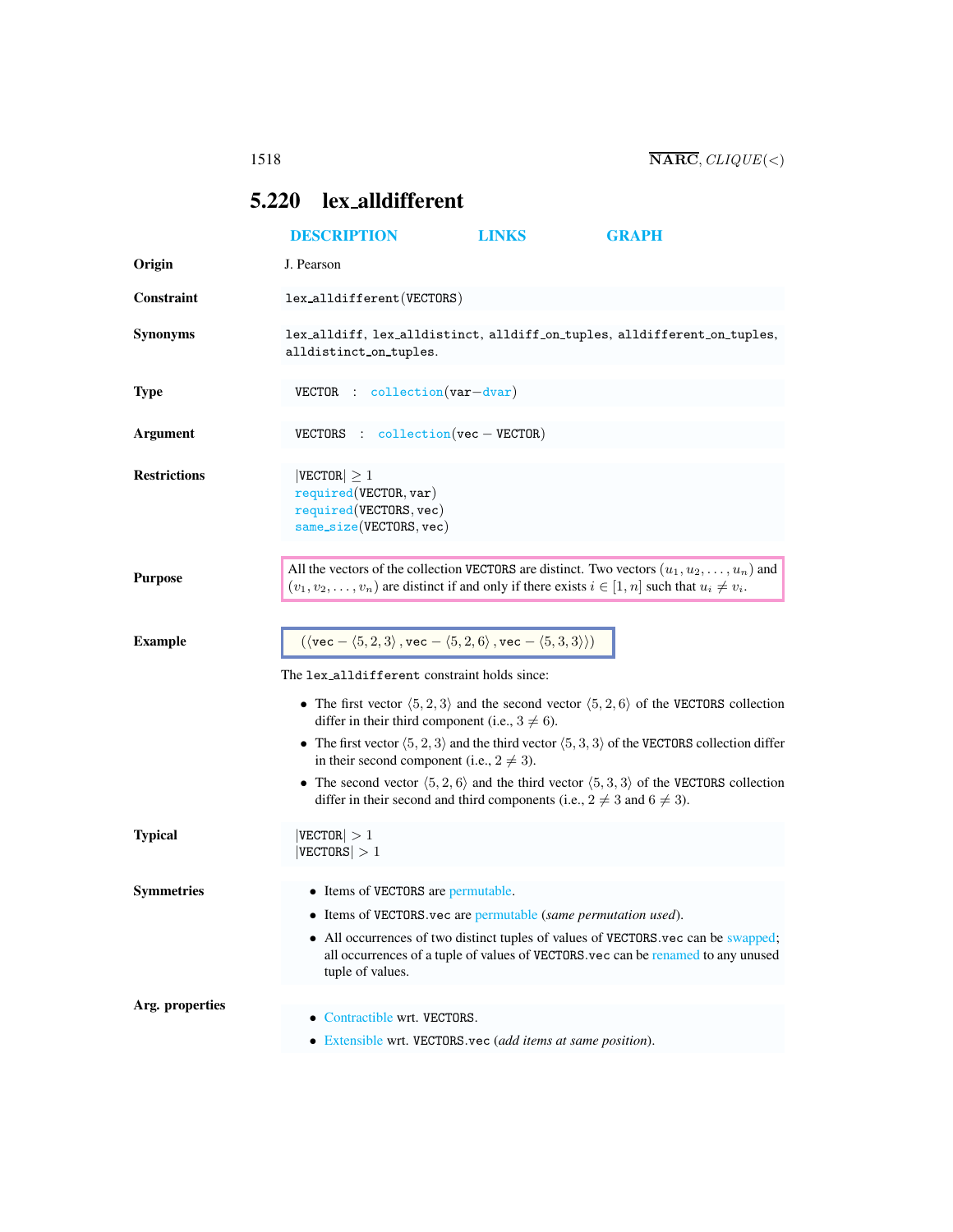<sup>20030820</sup> 1519

<span id="page-1-0"></span>

| <b>Usage</b>         | When the vectors have two components, the lex_alldifferent constraint allows to<br>directly enforce difference constraints between pairs of variables. Such difference con-<br>straints occur for instance in block design problems (e.g., Steiner triples, Kirkman school-<br>girls problem). However, in all these problems a same variable may occur in more than one<br>pair of variables. Consequently, arc-consistency is not achieved any more by the filtering<br>algorithm described in [335].                                                                                                                                                                                 |
|----------------------|-----------------------------------------------------------------------------------------------------------------------------------------------------------------------------------------------------------------------------------------------------------------------------------------------------------------------------------------------------------------------------------------------------------------------------------------------------------------------------------------------------------------------------------------------------------------------------------------------------------------------------------------------------------------------------------------|
| <b>Algorithm</b>     | A filtering algorithm achieving arc-consistency for the lex-alldifferent constraint is<br>proposed by C.-G. Quimper and T. Walsh in $\left[335\right]$ and a longer version is available in $\left[336\right]$<br>and in [337].                                                                                                                                                                                                                                                                                                                                                                                                                                                         |
| <b>Reformulation</b> | The lex_alldifferent(VECTORS) constraint can be expressed as a clique of<br>$lex\_different$ constraints. By associating a <i>n</i> -dimensional box for which all sizes are<br>equal to 1, one can also express the lex_alldifferent (VECTORS) constraint as a diffn<br>or a geost constraint. Enforcing all the <i>n</i> -dimensional boxes to not overlap is equivalent<br>as enforcing all the vectors to be distinct. In the context of the multidimensional sweep<br>algorithm of the geost constraint $[38]$ , it makes more sense to make a complete sweep<br>over the domain of each variable in order not to only restrict the minimum and maximum<br>value of each variable. |
| See also             | generalisation: diffn (vector replaced by orthotope), geost (vector replaced by<br>object).                                                                                                                                                                                                                                                                                                                                                                                                                                                                                                                                                                                             |
|                      | implied by: all_incomparable, lex_chain_greater, lex_chain_less.                                                                                                                                                                                                                                                                                                                                                                                                                                                                                                                                                                                                                        |
|                      | implies: lex_alldifferent_except_0.                                                                                                                                                                                                                                                                                                                                                                                                                                                                                                                                                                                                                                                     |
|                      | part of system of constraints: lex_different.                                                                                                                                                                                                                                                                                                                                                                                                                                                                                                                                                                                                                                           |
|                      | specialisation: alldifferent (vector replaced by variable).                                                                                                                                                                                                                                                                                                                                                                                                                                                                                                                                                                                                                             |
|                      | used in graph description: lex_different.                                                                                                                                                                                                                                                                                                                                                                                                                                                                                                                                                                                                                                               |
| <b>Keywords</b>      | characteristic of a constraint: vector.                                                                                                                                                                                                                                                                                                                                                                                                                                                                                                                                                                                                                                                 |
|                      | <b>constraint type:</b> system of constraints, decomposition.                                                                                                                                                                                                                                                                                                                                                                                                                                                                                                                                                                                                                           |
|                      | filtering: bipartite matching, arc-consistency.                                                                                                                                                                                                                                                                                                                                                                                                                                                                                                                                                                                                                                         |
|                      | modelling: difference between pairs of variables.                                                                                                                                                                                                                                                                                                                                                                                                                                                                                                                                                                                                                                       |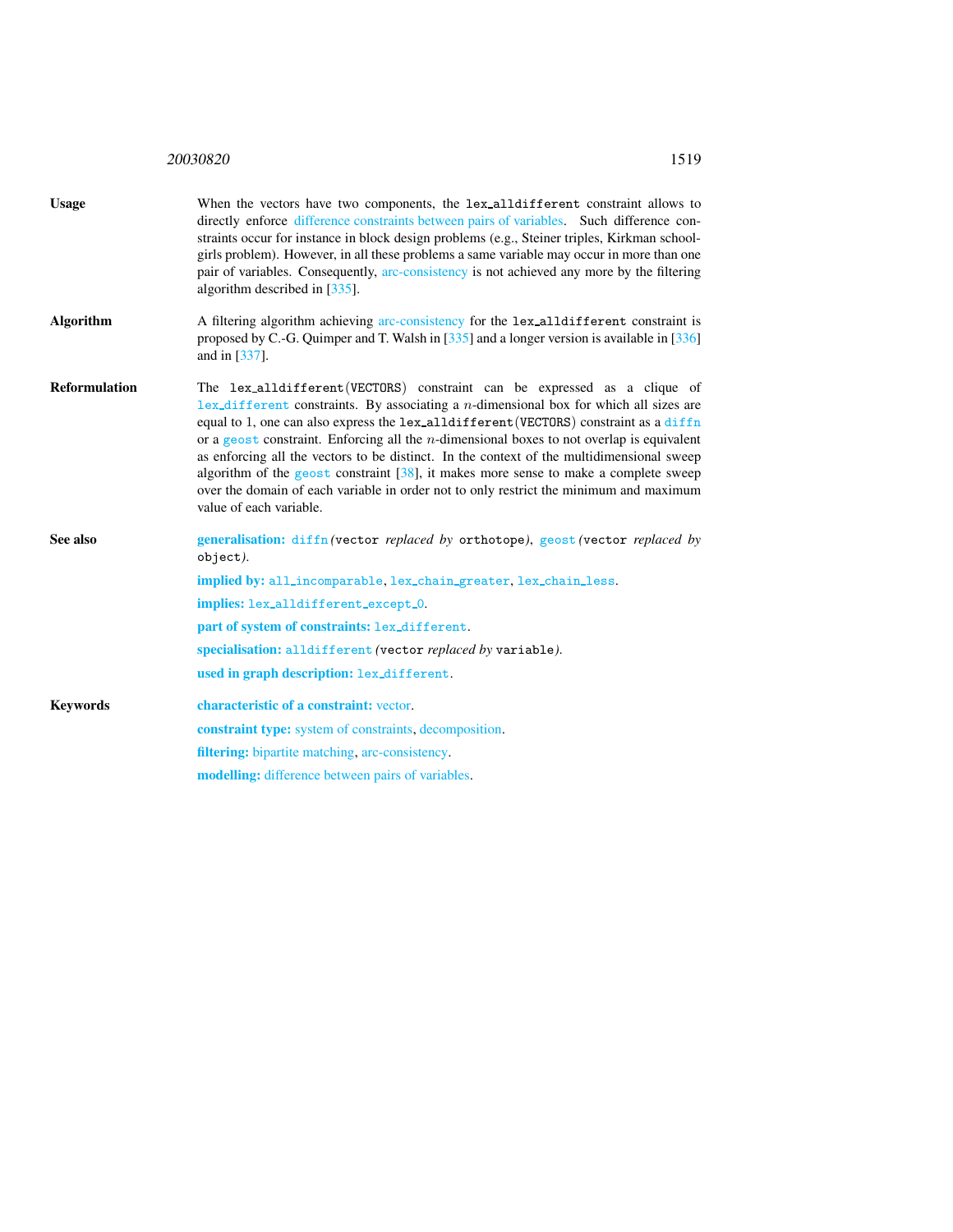<span id="page-2-0"></span>

| Arc input(s)               | VECTORS                                                 |
|----------------------------|---------------------------------------------------------|
| Arc generator              | $CLIQUE(<) \rightarrow collection( vectors1, vectors2)$ |
| Arc arity                  |                                                         |
| Arc constraint(s)          | lex_different(vectors1.vec, vectors2.vec)               |
| <b>Graph property(ies)</b> | $NARC =  VECTORS  * ( VECTORS  - 1)/2$                  |
|                            |                                                         |

Graph model Parts (A) and (B) of Figure [5.475](#page-2-1) respectively show the initial and final graph associated with the Example slot. Since we use the NARC graph property, the arcs of the final graph are stressed in bold.



<span id="page-2-1"></span>Figure 5.475: Initial and final graph of the lex alldifferent constraint

Signature Since we use the  $CLIQUE(<)$  arc generator on the VECTORS collection the number of arcs of the initial graph is equal to |VECTORS|·(|VECTORS|−1)/2. For this reason we can rewrite  $NARC = |VECTORS| \cdot (|VECTORS| - 1)/2$  to  $NARC \ge |VECTORS| \cdot (|VECTORS| - 1)/2$ and simplify **NARC** to **NARC**.